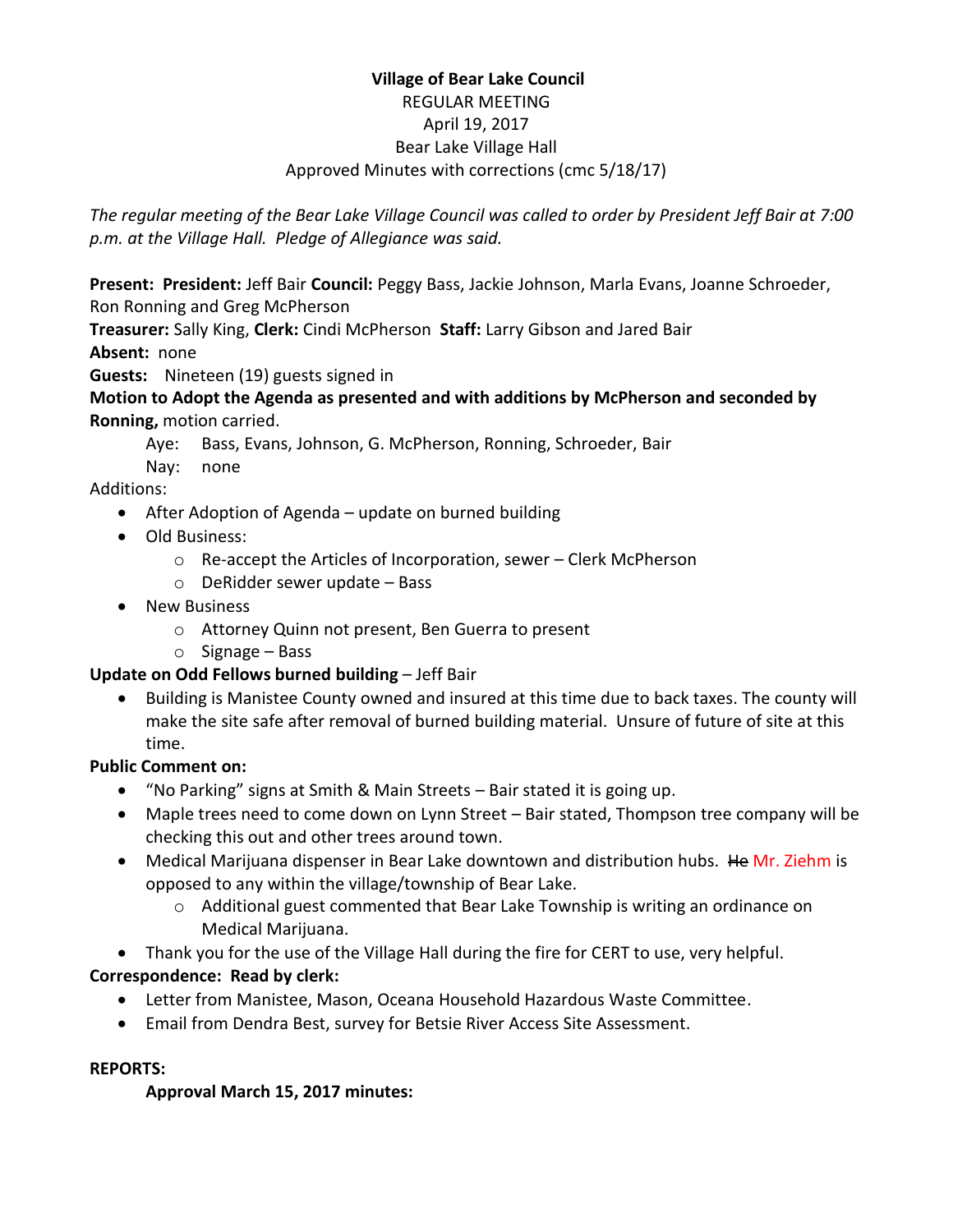- **Motion to approve minutes from March 15, 2017 Regular Meeting with corrections by Ronning, seconded by McPherson. Motion Carried.**
	- Aye: Bass, Evans, Johnson, McPherson, Ronning, Schroeder, Bair
	- Nay: None
	- Absent: None

Motion was made to accepted Carver..

Bear Lake Days Committee, requesting closer up to close streets...

- **Maintenance Report:** Read by Jared Bair**.** Report on file with April 2017 minutes
- **Treasurer's Report:** read by King. Report on file in the 2017 minutes binder.

| Equipment Fund checking/savings total | 3,270.67  |
|---------------------------------------|-----------|
| <b>Honor Bank CD</b>                  | 26,009.55 |
| Minor Street checking/savings total   | 15,254.39 |
| Major Street checking/savings total   | 29,544.76 |
| Park checking/savings total           | 24,437.54 |
| Park CD#2                             | 32,918.90 |
| Water checking only                   | 3,128.82  |
| <b>Money Market Account</b>           | 10,053.97 |
| General checking/savings total        | 52,309.28 |

**Motion to accept Treasurer's by Ronning seconded by Bass, motion carried.**

Aye: Bass, Evans, Johnson, McPherson, Ronning, Schroeder, Bair Nay: none

**Bills to be paid** were read by Clerk.

**Motion to pay the bills by McPherson, seconded by Schroeder. Motion carried.** Aye: Bass, Evans, Johnson, McPherson, Ronning, Schroeder, Bair Nay: none

- **Reimbursements to the General Fund** were read by President Bair. Total to General Fund: \$3,019.90
- **Committee Chair Reports:**

**Park:** Discussion on adding increasing pump out prices for campers. Currently \$16 **Motion to increase campers at Hopkins Park pump out service to \$20 regular, \$25 emergency by McPherson, seconded by Ronning. Motion carried.**

Aye: Bass, Evans, Johnson, McPherson, Ronning, Schroeder, Bair Nay: none

Discussion on lot price increase and surcharge to campers tabled until fall 2017.

Loss of two camp sites due to fire until clean-up is complete.

**Trees:** McPherson's asked to plant a tree on village right of way between sidewalk & street, Smith & Main Streets.

**Streets:** Pot hole patch will begin the end of April. Some streets will be repaired during the water project.

**Water:** Bair commented, our water attorney is a little slow at getting needed paperwork for the water project.

**Equipment:** Bair reported he attended a Revenue Sharing (Little River Band) meeting in Manistee. Over \$400K in grant money was submitted and \$100+K in grant money will be given out. Money for dump truck & swim safety equipment were submitted for funding. USDA grant money for dump truck is open. 40/60 match.

**Sidewalk:** No report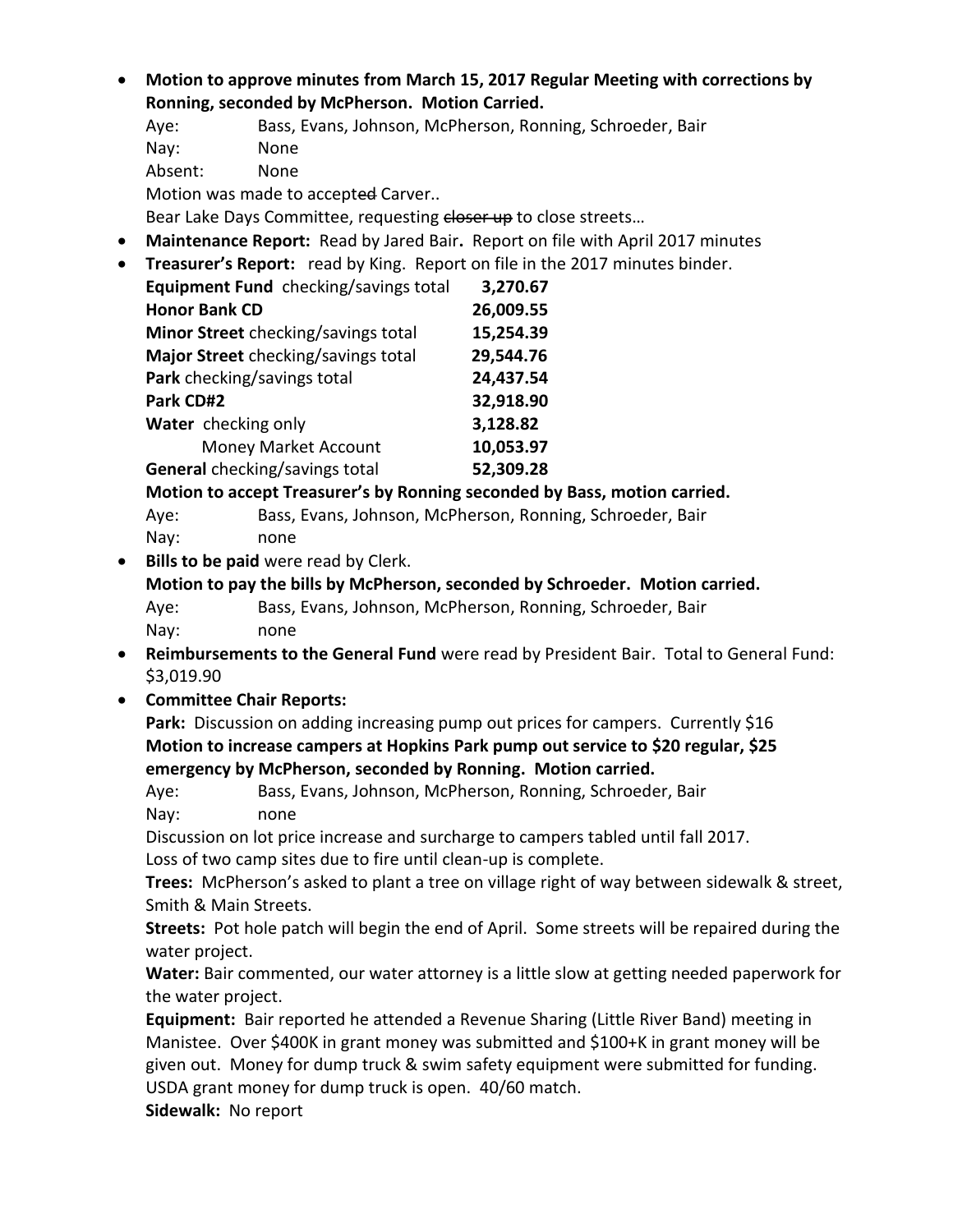**Blight/CABA:** Gibson gave a verbal report. Report on file in April's minute folder. Gibson report on citation booklets and cost. He will order 2 booklets.

Bair reported he would like to start interview process for a Blight Hearing Officer. Qualifications; Experience in building trades and knowledge of building codes.

**Planning Commission:** Chairperson Barb Farfsing gave a report on Planning Commissions organizational meeting on April 18 at 2pm. Report on file in April's minute's folder. One additional member is needed. Must be a village resident who is registered to vote. **Manistee County Trail Committee Report:** Clerk McPherson read emails from volunteer representative Dendra Best. Reports are on file in April minute's folder. There was no meeting in April.

**Ad Hoc – Policy, Resolution & Ordinance Committee** – No report

## **OLD BUSINESS**

- Clerk McPherson asked council if they would prefer to re-accept a clean copy (without correction marks) of the Articles of Incorporation for the Sewer Projects. Council members agreed it was not necessary as long as there were no changes; there were not.
- DeRidder Sewer update Council member Bass wanted an update on where the DeRidder's are with their sewer project. No update was available.

# **NEW BUSINESS**

- **Motion to adopt a Resolution adopting the Articles of Incorporation of the Three Lakes Collaborative Sewer Authority by Ronning, seconded by Johnson. Motion carried.** Aye: Bass, Evans, Johnson, McPherson, Ronning, Schroeder, Bair Nay: None
- **Motion to appoint Jeff Bair as Sewer Representative per Sewer Resolution by Johnson, seconded by McPherson. Motion carried.**

Aye: Bass, Evans, Johnson, McPherson, Ronning, Schroeder, Bair Nay: None

 **Motion to accept the Resolution to Adjust Water Rates per Ordinance No. 2001-1 requested by the USDA by McPherson, seconded by Johnson. Motion carried.**

Aye: Bass, Evans, Johnson, McPherson, Ronning, Schroeder, Bair Nay: None

 **Motion to purchase a Welcome to Bear Lake banner to be hung on the Village Hall by Ronning, seconded by Evans. Motion carried.** 

Aye: Bass, Evans, Johnson, McPherson, Ronning, Schroeder, Bair Nay: None

Printed at the bottom of the banner "Village Office".

Bass also commented on interior signage for offices. Ideas of interior signage are being reviewed.

 Ben Guerra & Chris Hardesty spoke on Medical Marijuana regarding dispensary/regulations on growing & selling marijuana in the village of Bear Lake. The Planning Commission will discuss. Concerns shared and discussion was held.

# **COUNCIL COMMENT:**

 $\bullet$ 

**PUBLIC COMMENT:**